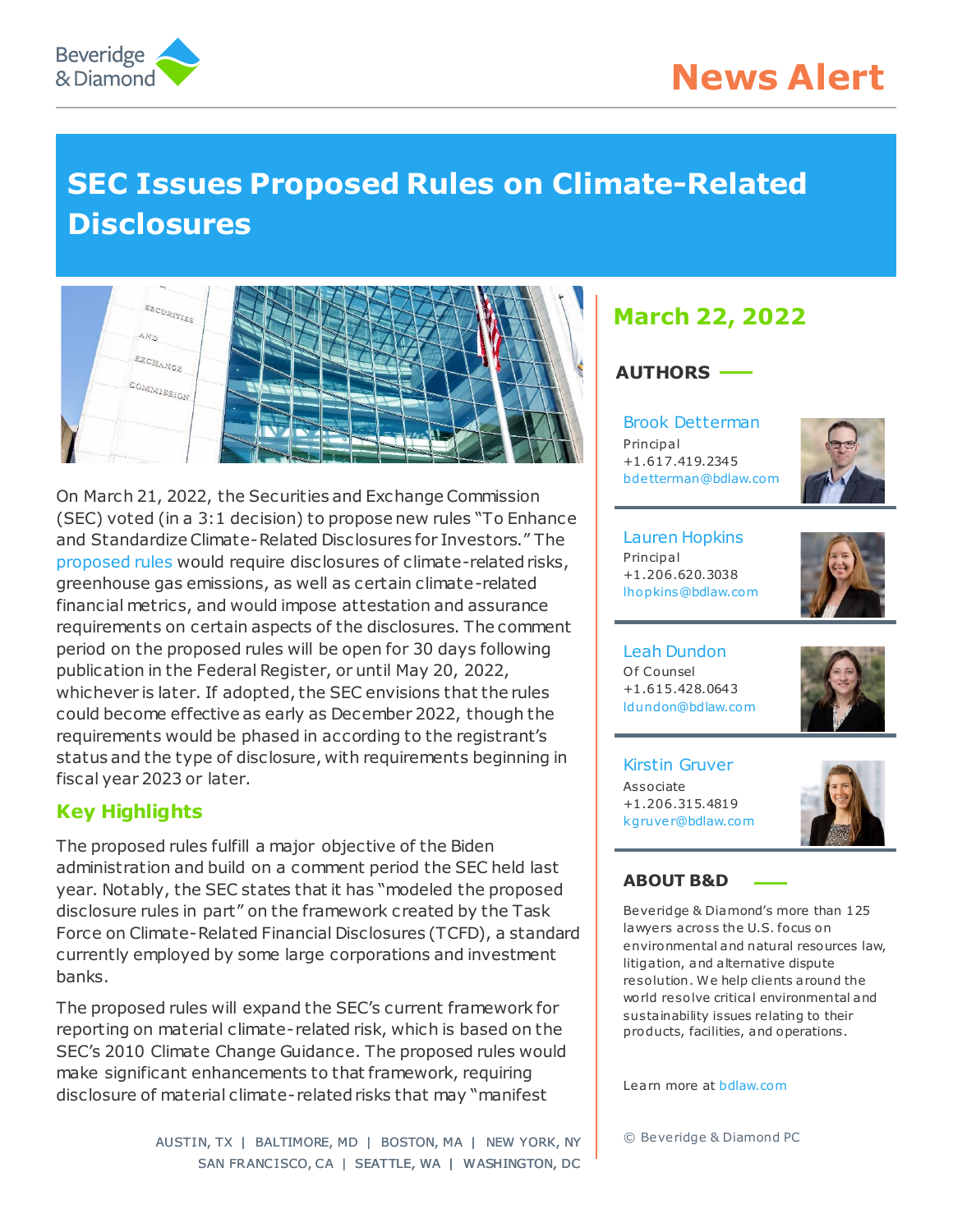

over the short, medium, and long term." Importantly, the SEC would also clarify how it views the materiality assessment, cautioning that "[i]n the context of climate, the magnitude, and probability of such risks vary and can be significant over such time periods."

The proposed rules would generally require registrants (both domestic and foreign private issuers) to disclose new climate-related information not previously required by the SEC, including:

- Scope 1 and 2 GHG emissions, expressed in disaggregated constituent greenhouse gases and in the aggregate, and in absolute and intensity terms (for accelerated and large accelerated filers, these disclosures would be subject to attestation by an attestation service provider meeting certain minimum requirements);
- ◆ Scope 3 GHG emissions and intensity, if material, or if the registrant has set a GHG emissions reduction target or goal that includes its Scope 3 emissions;
- An issuer's internal carbon price, if the issuer uses one;
- Information relating to climate risks and registrants' processes for identifying and responding to such risks;
- ◆ The impact of climate-related events and transition activities on a line-item basis (which would be subject to an audit by an independent registered public accounting firm), as well as the financial estimates and the assumptions impacted by such events and activities; and
- $\blacklozenge$  The registrant's climate-related targets or goals, and transition plan, if any.

### **Phased Timetable for Initial Disclosure Requirements**

The Scope 1 and Scope 2 disclosure requirements would be phased in for registrants as follows, assuming the rule is finalized in or before December 2022:

- **Large accelerated filers** would be required to include all proposed disclosure requirements, including Scope 1, Scope 2, and associated intensity metrics, but excluding Scope 3, in their filings for fiscal year 2023.
- **Accelerated filers and non-accelerated filers** would be required to include all proposed disclosure requirements, including Scope 1, Scope 2, and associated intensity metrics, but excluding Scope 3 emissions, in their filings for fiscal year 2024.
- **Smaller reporting companies (SRCs)** would be expected to include all proposed disclosure requirements, including Scope 1, Scope 2, and associated intensity metrics, but excluding Scope 3, in their filings for fiscal year 2025.

#### **Special Provisions for Scope 3 Disclosures**

The proposed rules would also require large accelerated filers and accelerated filers to disclose Scope 3 emissions on a phased-in period. Large accelerated filers would be required to include Scope 3 emissions metrics in their disclosures for their filings for fiscal year 2024, whereas accelerated filers would need to incorporate Scope 3 emissions metrics in their disclosures for their fiscal year 2025 filings. The proposed rules also provide additional accommodations relating to disclosures of Scope 3 emissions, including a safe harbor from liability, and an exemption from Scope 3 reporting altogether for smaller reporting companies.

#### **Attestation and Assurance Requirements**

Under the proposed rules, GHG emissions disclosures are subject to third-party attestation. Large accelerated filers or accelerated filers would be required to include an attestation report that covers, at a